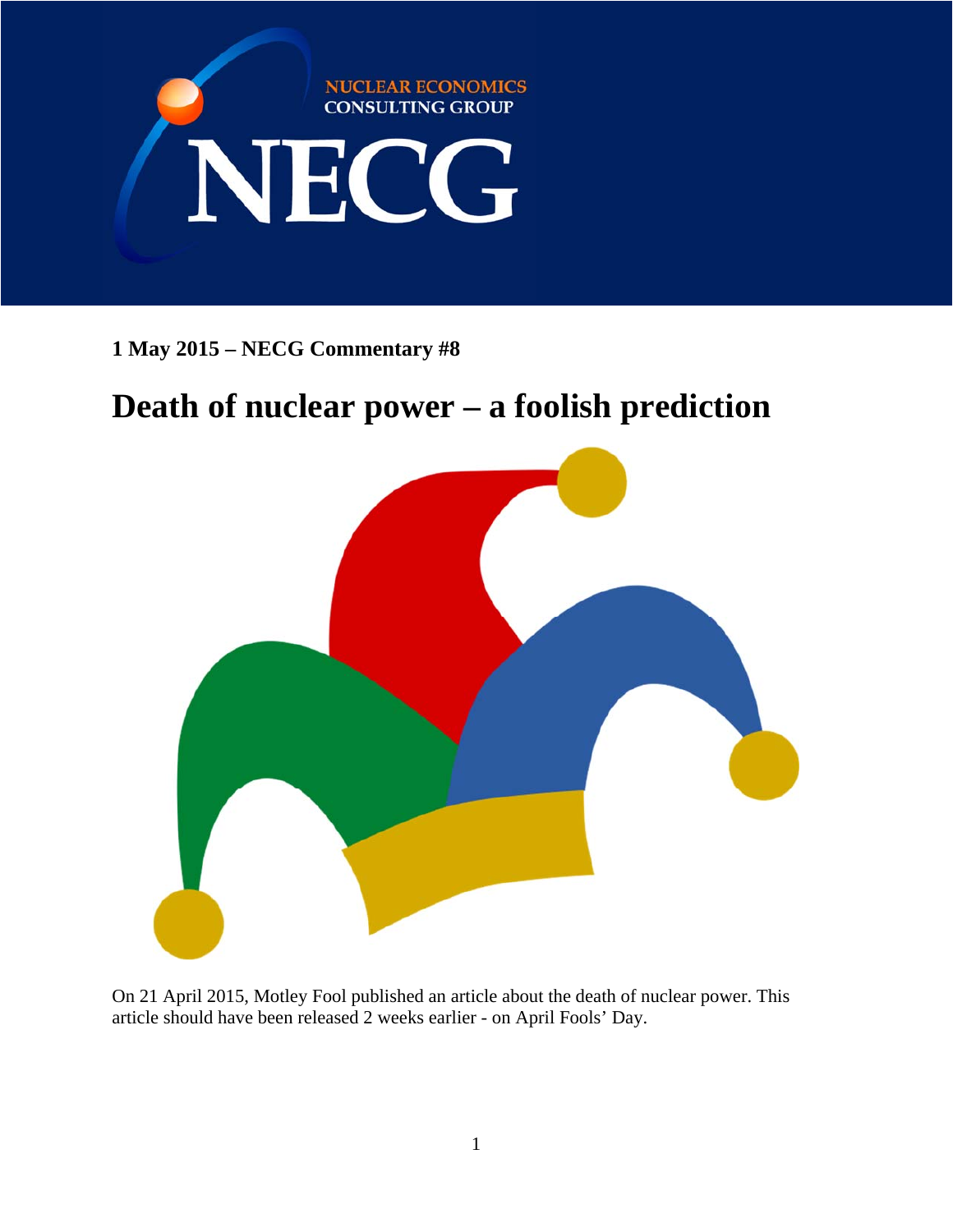

Motley Fool published an article, Did Exelon Corporation Just Quietly Admit That Nuclear Power Is Dead?<sup>1</sup> on 21 April 2015.

The clickbait headline was followed by a shallow and flawed analysis of an Exelon gas turbine purchase and by a foolish recommendation that Exelon replace its nuclear power fleet with gas turbines.

This Commentary takes a closer look at this article.

### **This purchase was not recent or quiet**

The article headline implies that the Exelon gas turbine purchase had just happened and was somehow hidden. Instead, this purchase was covered in the Wall Street Journal, "Exelon to Expand Two Texas Power Plants,"<sup>2</sup> more than 6 months earlier. Exelon bought four advanced GE gas turbines for use in two 1,000 MW combined cycle gas turbine (CCGT) power plants in Texas.

#### **Gas turbines are not power plants**

The article wrongly assumed that four GE 7HA gas turbines are the same as a 2,000 MW power plant.

The GE web page for 7HA gas turbines has the output of a simple cycle combustion turbine at about 300 MW, so the output for four gas turbines would be about 1,200 MW. The same turbines in CCGT mode could generate about 500 MW each as a part of a larger power plant.

#### **CCGT power plants cost more than gas turbines**

The article wrongly assumes that the \$500 million cost for four gas turbines is the total cost of a 2,000 MW power plant. This is an installed capital cost of \$250/kW.

The 2015 Annual Energy Outlook (2015 AEO) was released by the U.S. Department of Energy's Energy Information Administration about a week before the Motley Fool article was published.

The 2015 AEO assumptions show a CCGT capital cost of about \$1,000/kW. Using the 2015 AEO assumptions, the two Exelon CCGT power plants would cost \$2 billion, not \$500 million.

## **Capital cost is only a part of the cost of electricity**

The article wrongly compares different generating technologies using only capital costs. Even if the article had gotten the capital costs right, this approach is wrong.

A gas-fired power plant burns vast amounts of natural gas to generate the same amount of electricity as a nuclear power plant. Levelized cost of electricity (LCOE) is the correct way to

 $\frac{1}{1}$ You need to be a member of Motley Fool (free) to access the complete article.

<sup>2</sup> Unless you subscribe to the WSJ, this is behind a paywall.